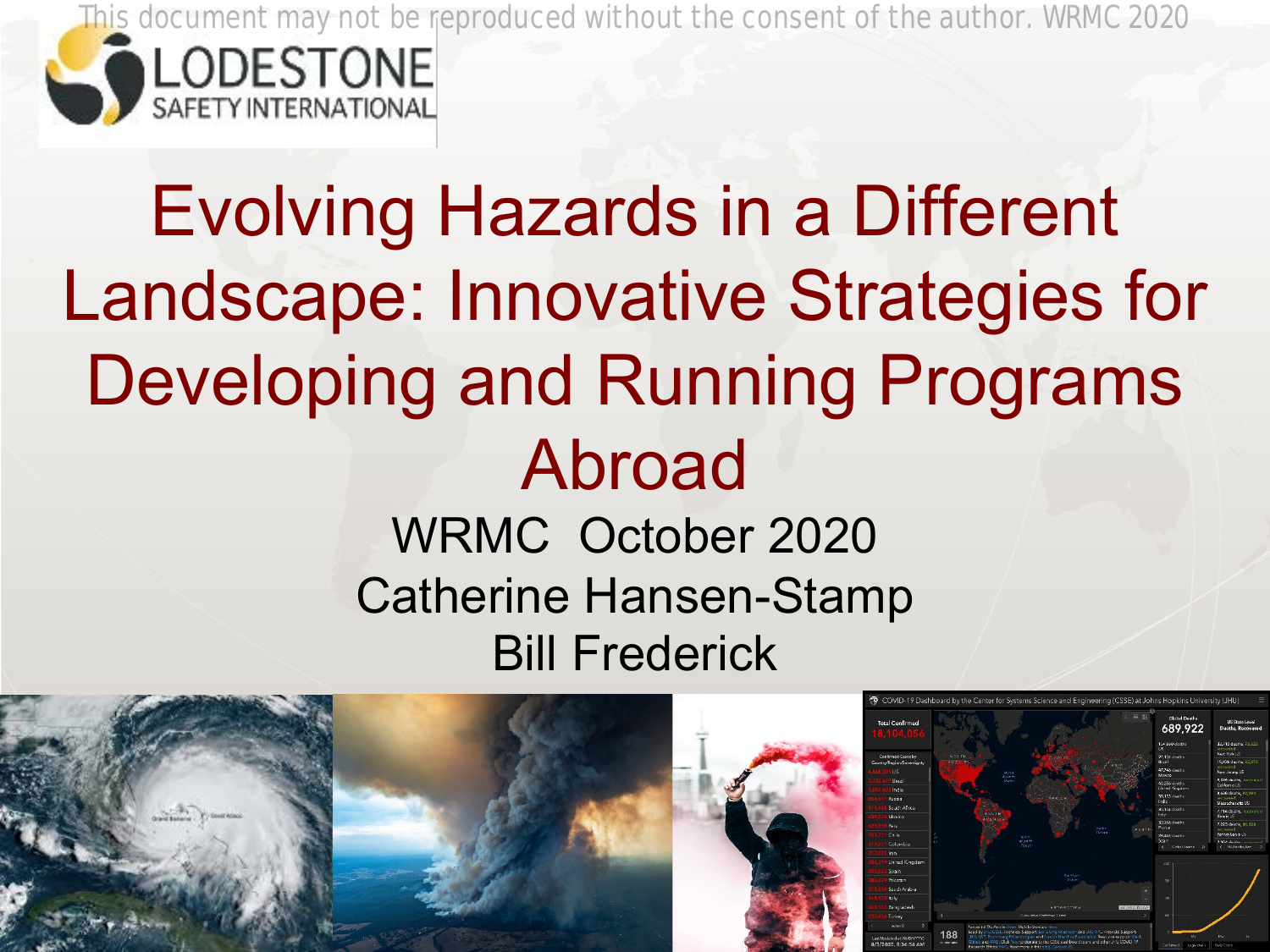

### Bill & Cathy: Intro/Land Acknowledgment

**Note**: This presentation contains general information only – not specific legal, risk management or other professional advice. Consult with legal counsel or other professionals familiar with your organization and the laws applicable to it.

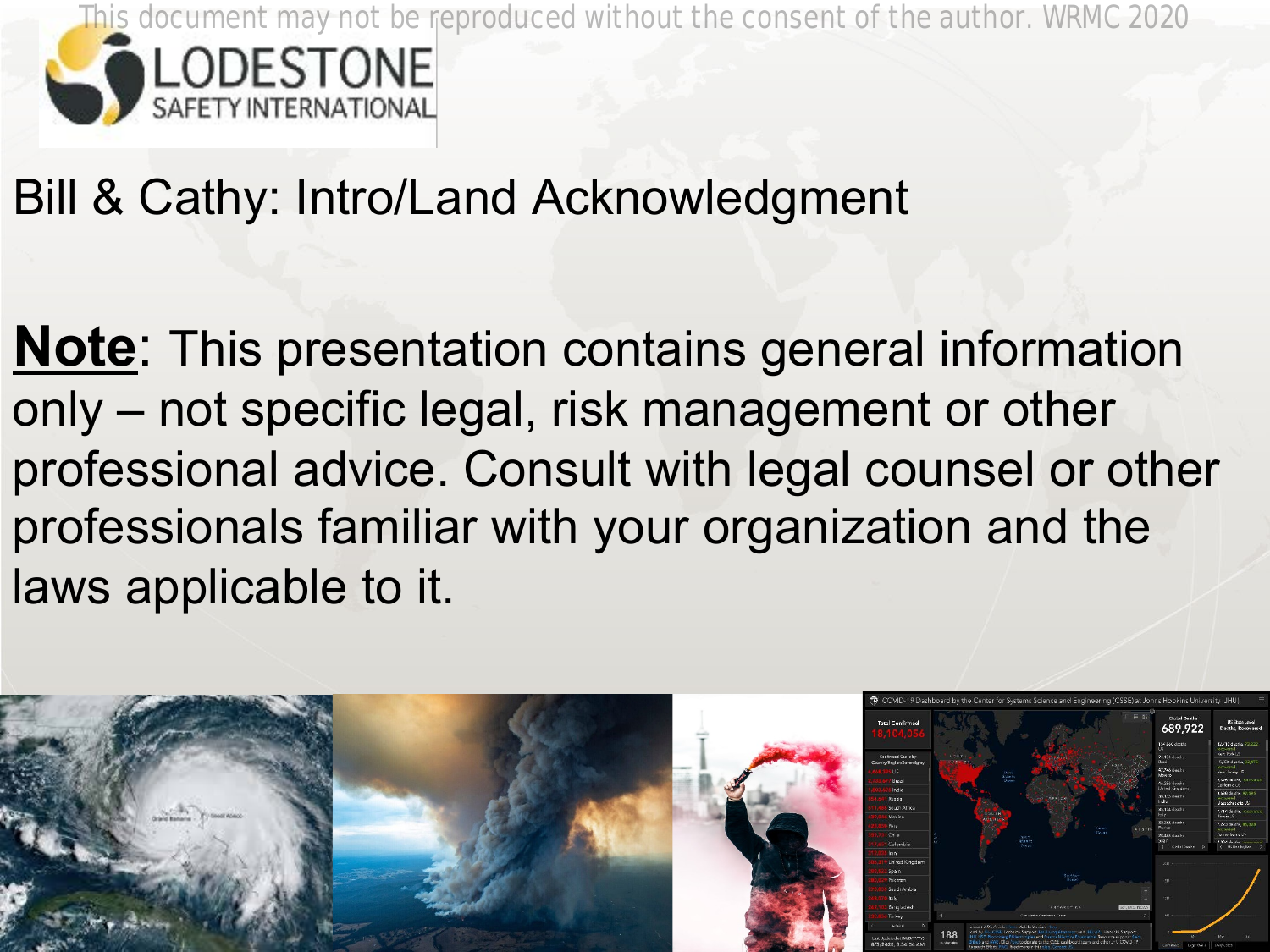**FRACTURES Travel Scenario 1: Plague In Madagascar** This document may not be reproduced without the consent of the author. WRMC 2020

- 3<sup>rd</sup> party provider for teenagers with programs worldwide.
- Teens are on program. The annual outbreak of plague this year is very bad and spreading between humans - over 1000 cases - with a fatality rate of 8.6%.
- pulling their children off the program. • The data indicates that the risk is very low, but it has rec'd a lot of media attention and many parents have called to consider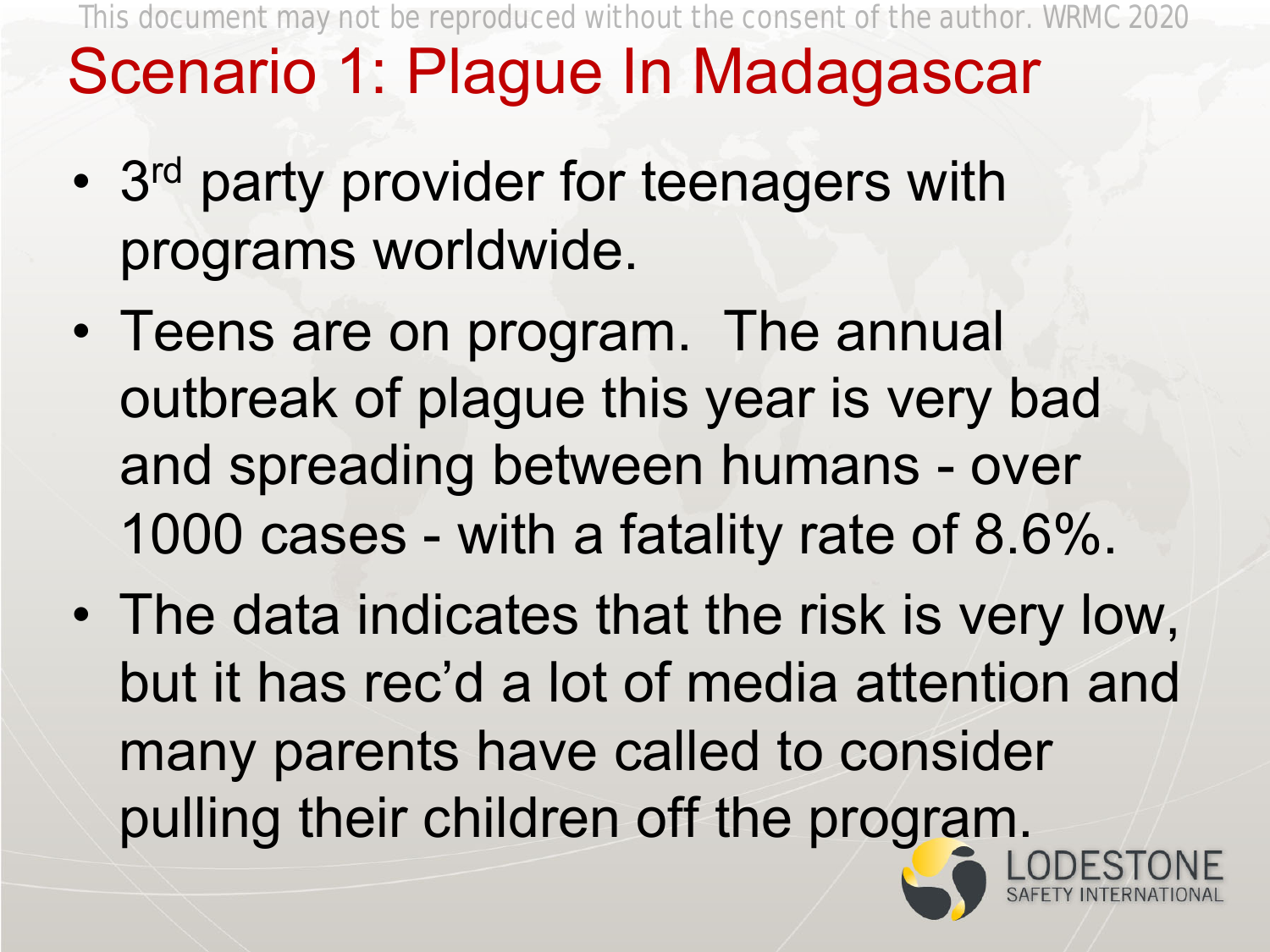**SPINE Scenario 2: Tropical Cyclone** This document may not be reproduced without the consent of the author. WRMC 2020

- **4 Medicine**  $\sqrt{2}$ • 3 days before program start a Cat 1 hurricane is projected to pass north of your program.
- 3<sup>rd</sup> party provider for minor teenagers has 50 students coming via S.E. US airports to Caribbean hub before taking small aircraft to program island. Some start travels early tomorrow.
- regarded as "hurricane shelters". • Program area not prone to flooding. There are a number of buildings that, while not certified to any particular standard, are overbuilt and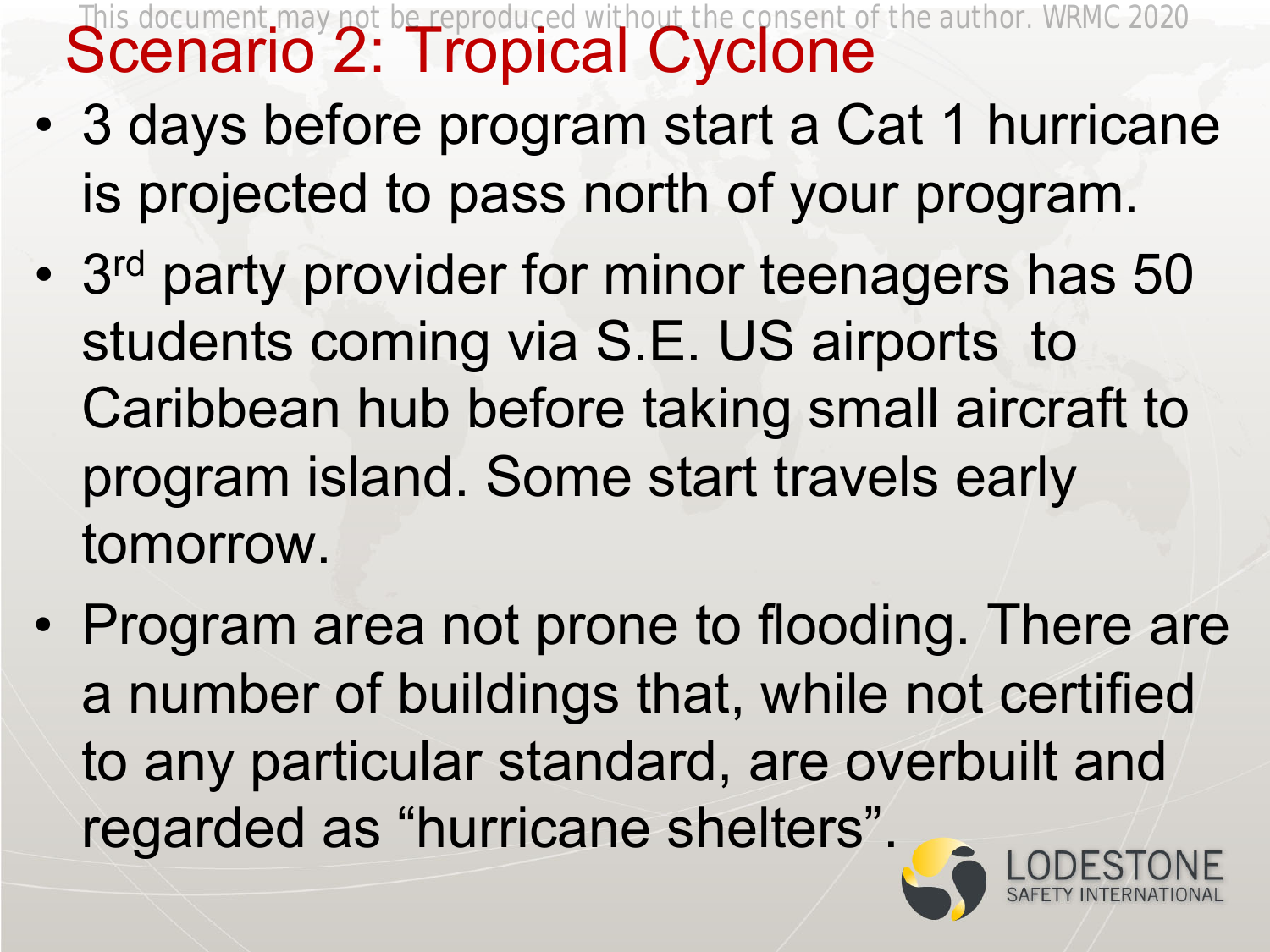### **FRACTURES Travel** Scenario 3: COVID 19 This document may not be reproduced without the consent of the author. WRMC 2020

- Large 3rd party provider with many programs.
- COVID 19 and attendant USDOS travel warning shut you down in the Spring, Summer and Fall.
- Furloughs, PPP, layoffs, selling assets, etc.
- Online courses, foreign student recruited to programs buys time, but the clock is ticking and you are still losing money.
- ® than being in the U.S. • Most international program operations safer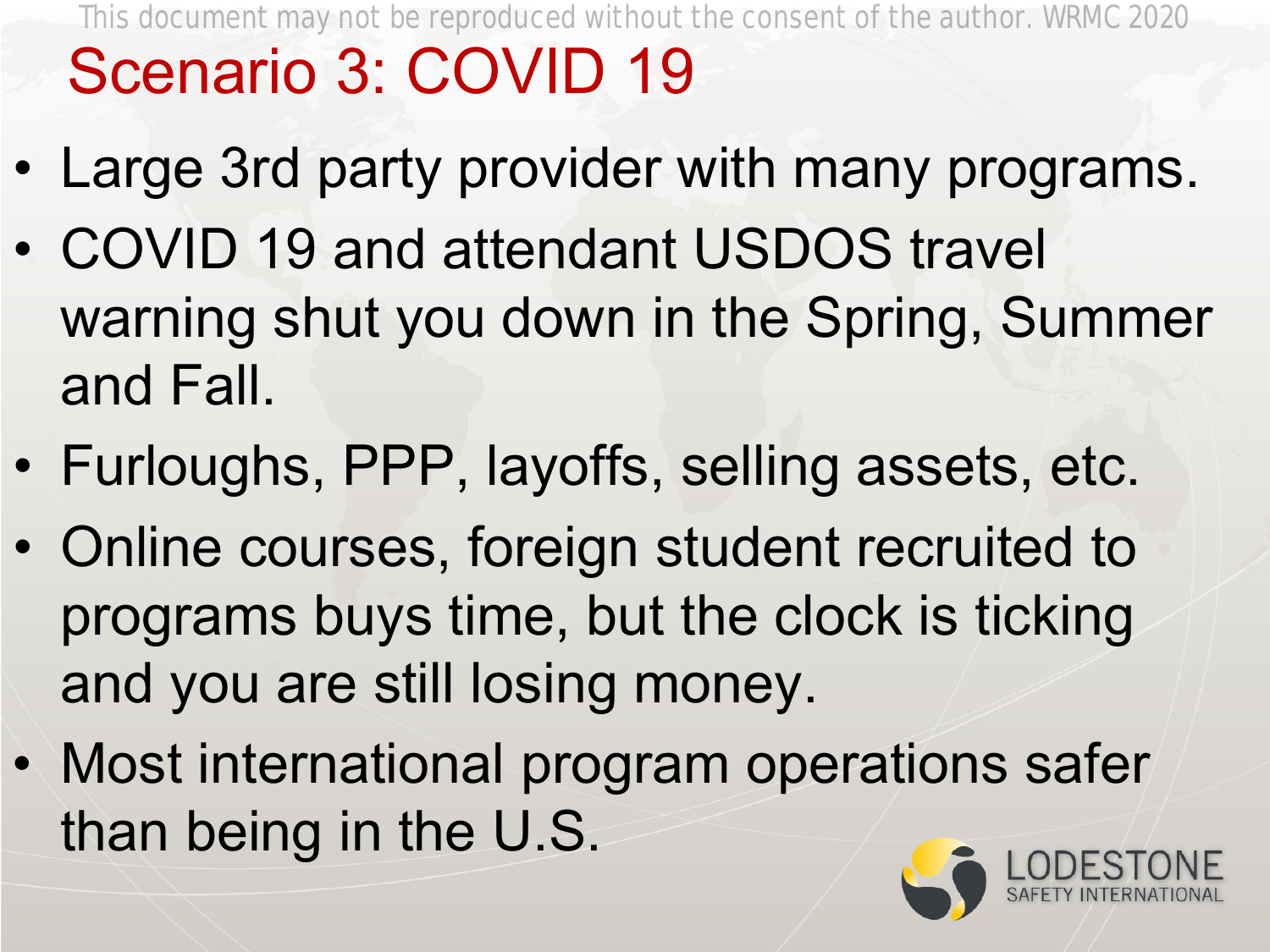### **Travel Medicine Infectious** COVID 19 Landscape



- SARS CoV 2 is likely to be with us for at least a year or two and may very well be permanent.
- There are no operational risk reduction practices (yet) that confidently eliminate the risk of getting COVID19 in the presence of a carrier.
- We are in the early stages of a worldwide experiment to optimize working, studying, and living, while attempting to minimize risk.
- We are learning quickly.

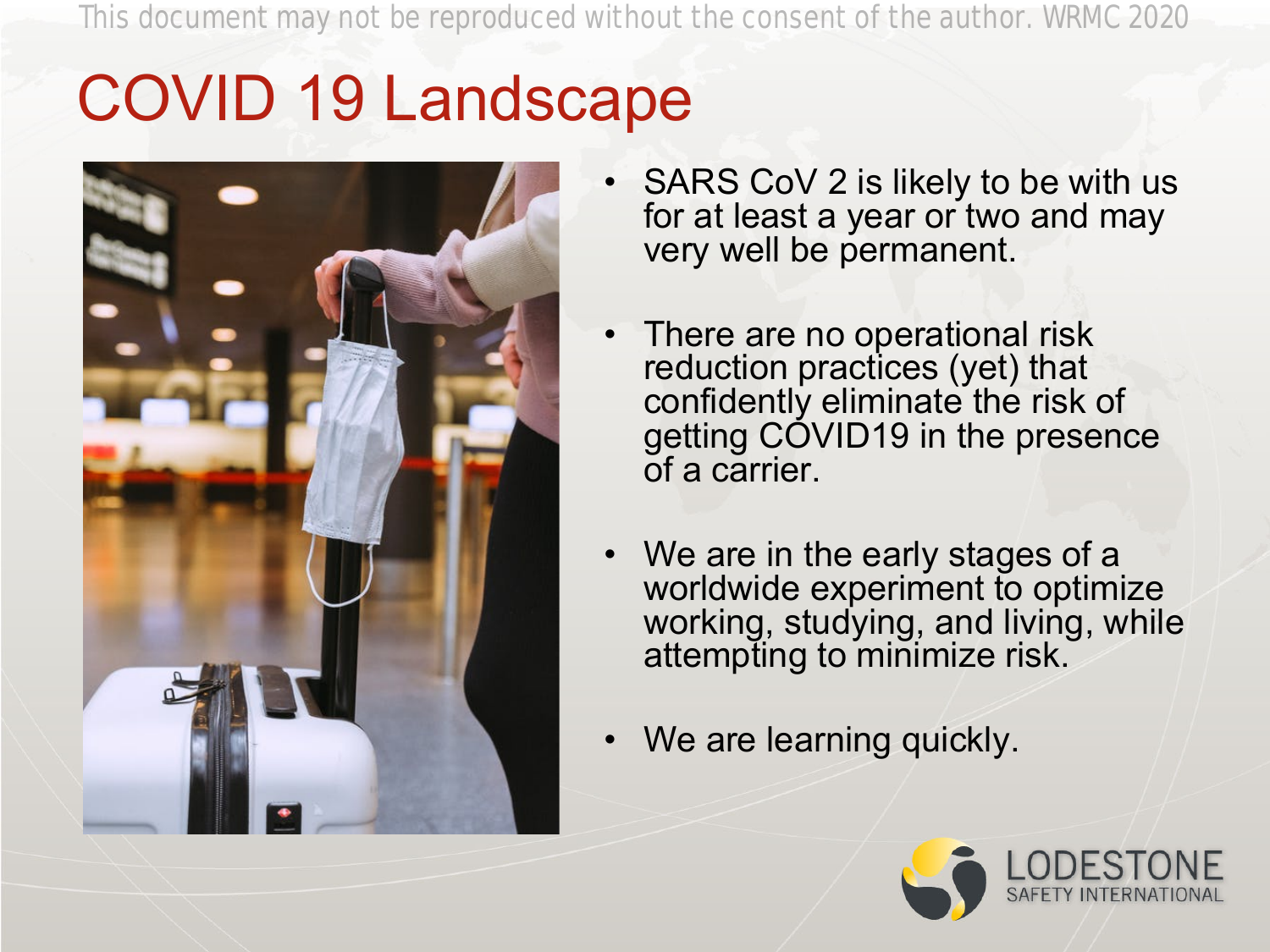# Fails: Early Lessons

Camps, Pro Sports, Secondary Schools and now Higher Ed

- **1. Poor compliance with protocols**  Pro sports individual athletes going out to bars
- **2. Poor risk reduction practices**  Summer camp socially distancing during day; packs 15 students into a cabin at night,
- **3. Poor alignment with latest data and research -** also PCR testing 12 days prior to arriving at camp
- **4. Poor screening**  Multiple schools and camps had many staff and participants arrive to program with virus

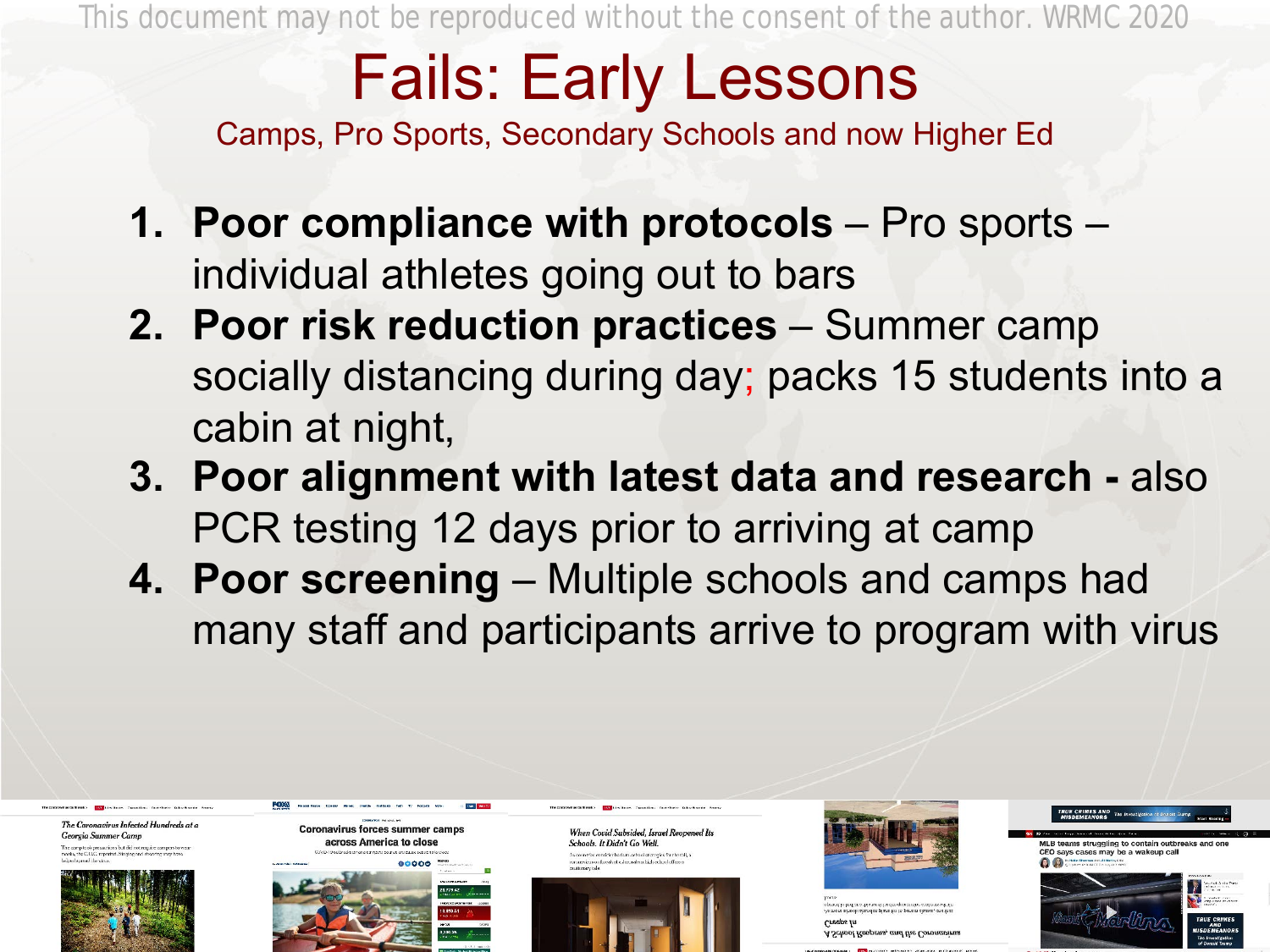#### **FRACTURES 8 In Innovation and Change**

- Mission
- Roles and relationships
- "Shared risk"
- No authoritative handrails
- Information acquisition and analysis and decision making ("aggregating the aggregators")
- Networking

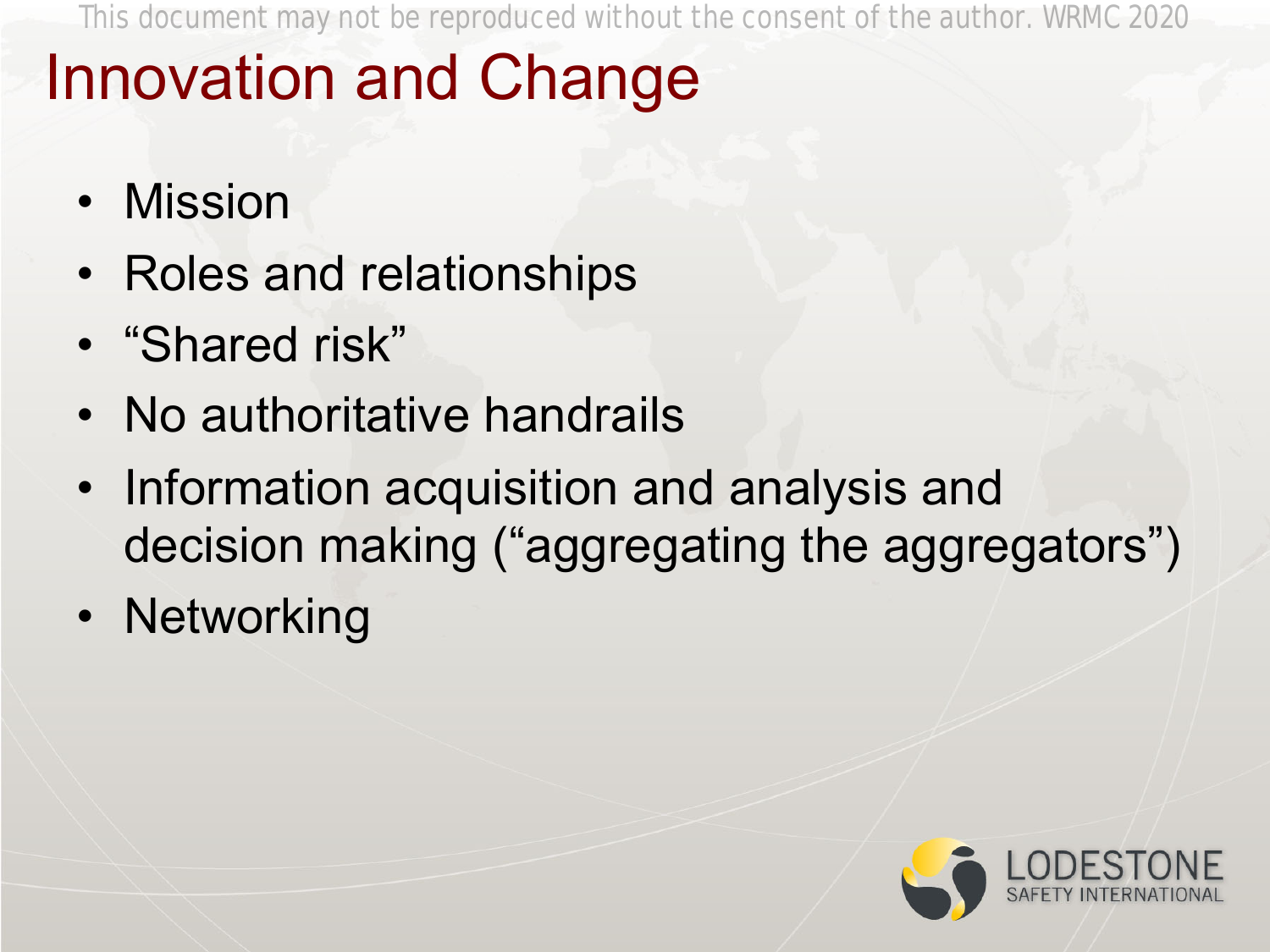**FRACTURE 9 Travel** Perspective This document may not be reproduced without the consent of the author. WRMC 2020

Lots of fear. Focus on successes...and opportunities • Goal – Running a QP – mission aligned.

A Whole New Paradigm - Tim Hare, WTBD

Evolve, Adapt, Innovate, Survive/Thrive - Linda E., CHS

- Staying Informed/Informing your Operation
- IE/Communication Collaboration and Cooperation
- Personal Commitment and Responsibility
- [Insurance]

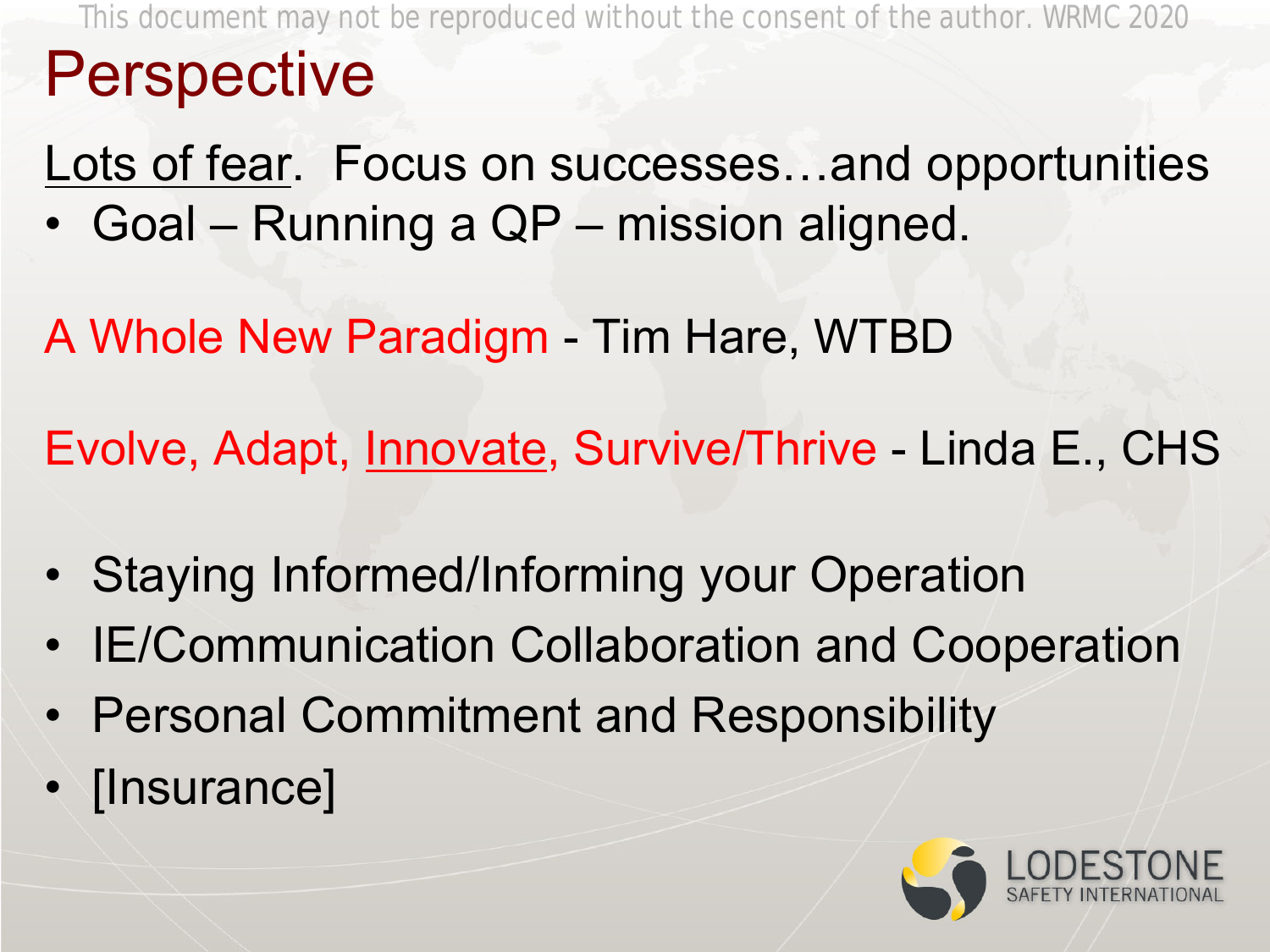#### **FRACTURES 10 C+ Staying Informed/Inform Your Operation Infectious**

**Duty and Standard of Care – what shapes it?**

Laws or authorities (local, state, federal, international)

Voluntary or mandatory licensing or permitting body

Your internal guidance; what you/your staff 'say' and 'do';

\*Industry standards and practices– **are those changing**?

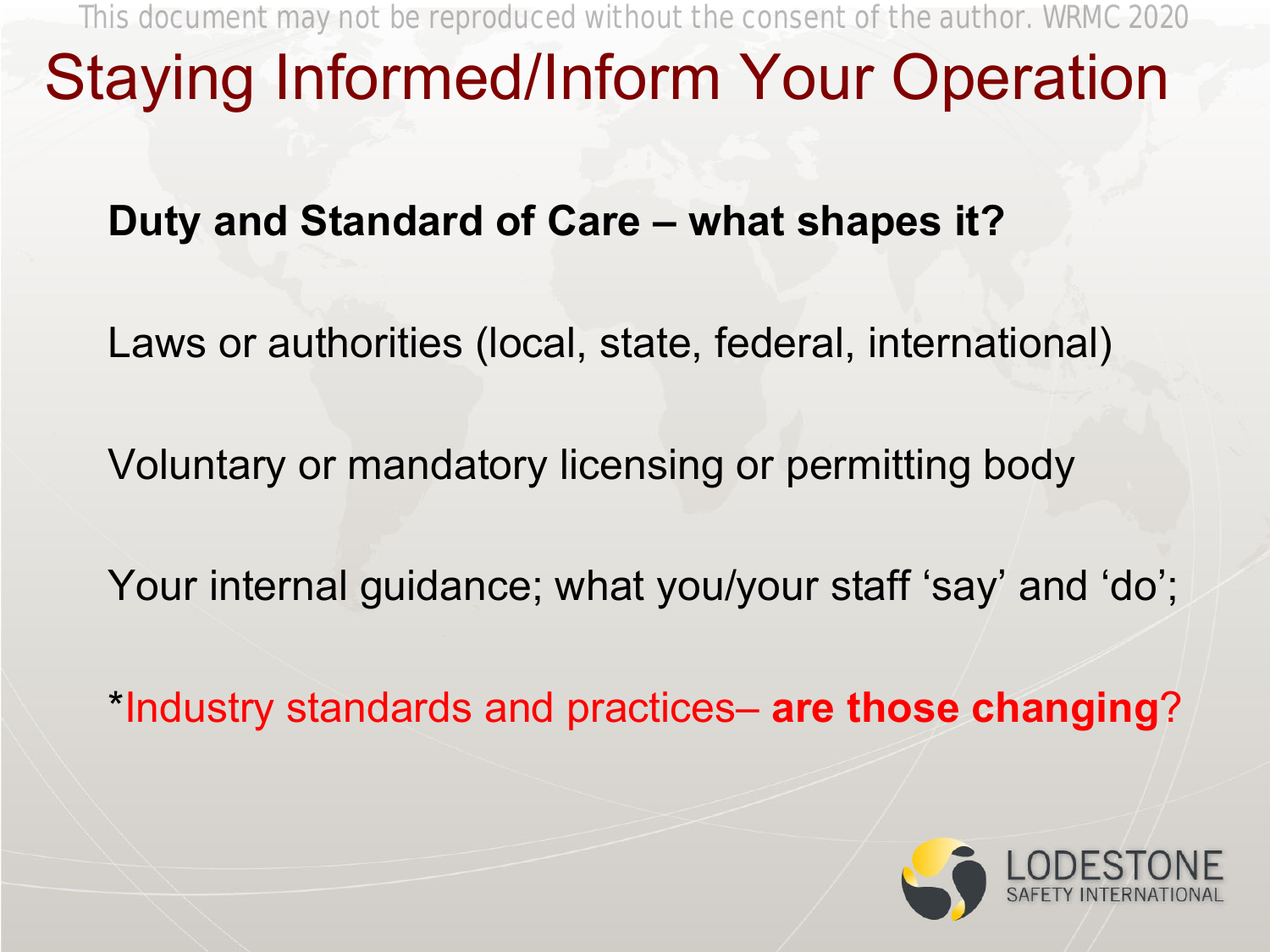**Disease** Participants (and Parents)

## **Communication is key**:

No guaranty of safety

Travel is fluid, uncertain – and different

They are Partners

- Cooperation and Collaboration
- Commitment/personal responsibility (COVID or otherwise)

### \***Balance**:

Brand and client loyalty with Org integrity and sustainability